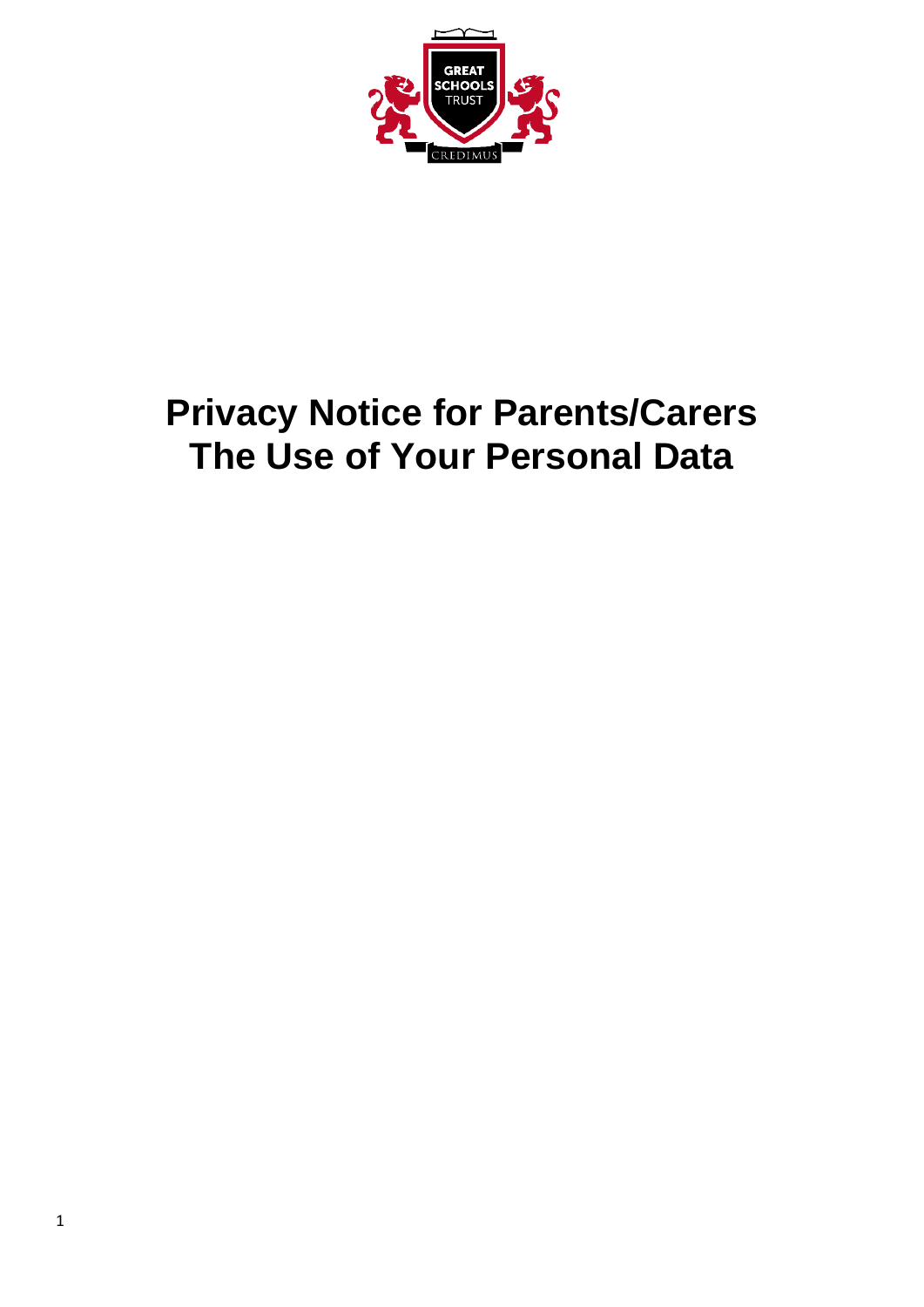## **Introduction**

Under data protection law, individuals have a right to be informed about how our trust uses any personal data that we hold about them. We comply with this right by providing 'privacy notices' (sometimes called 'fair processing notices') to individuals where we are processing their personal data. **This privacy notice explains how we collect, store and use personal data about pupils at our schools.**

This privacy notice applies while we believe your child is not capable of understanding and exercising their own data protection rights.

Once your child is able to understand their rights over their own data (generally considered to be age 12, but this has to be considered on a case-by-case basis), you should instead refer to our privacy notice for pupils to see what rights they have over their own personal data.

The Great Schools Trust (GST) is the 'data controller' for the purposes of data protection law. Our data protection officer is Michelle Jones (see 'Contact us' below).

## **The personal data we hold**

Personal data that we may collect, use, store and share (when appropriate) about your child includes, but is not restricted to:

- contact details, contact preferences, date of birth, identification documents;
- results of internal assessments and externally set tests e.g. national curriculum assessment results;
- pupil and curricular records;
- behaviour and exclusion information e.g. number of temporary exclusions;
- attendance information e.g. number of absences and absence reasons;
- safeguarding information; and
- details of any support received, including care packages, plans and support providers.

We may also collect, use, store and share (when appropriate) information about your child that falls into "special categories" of more sensitive personal data. This includes, but is not restricted to, information about:

- any medical conditions we need to be aware of, including physical and mental health;
- photographs and CCTV images captured in school; and
- characteristics, such as ethnic background or special educational needs (SEND).

We may also hold data about your child that we have received from other organisations, including other schools and social services.

# **Why we use this data**

We use the data listed above to:

- a) support pupil learning;
- b) monitor and report on pupil progress;
- c) provide appropriate pastoral care;
- d) meet your child's Inclusion needs;
- e) protect pupil welfare and keep children safe;
- f) assess the quality of our services;
- g) administer admissions waiting lists;
- h) monitor the use of information and communication technologies:
- i) enable your child to participate in offsite activities;
- j) comply with the law regarding data sharing; and
- k) to meet the statutory duties placed upon us by the Department for Education.

#### **Automated decision making and profiling**

We do not currently process any personal data through automated decision making or profiling. If this changes in the future, we will amend any relevant privacy notices in order to explain the processing to you, including your right to object to it.

## **Our lawful basis for using this data**

Our lawful bases for processing your child's personal data for the purposes listed in section 3 above are as follows:

For the purposes of a, b, c, d, e, f, g, h and k from section 3 above, in accordance with the '**public interest'** basis – we need to process data to fulfil our statutory function as a school.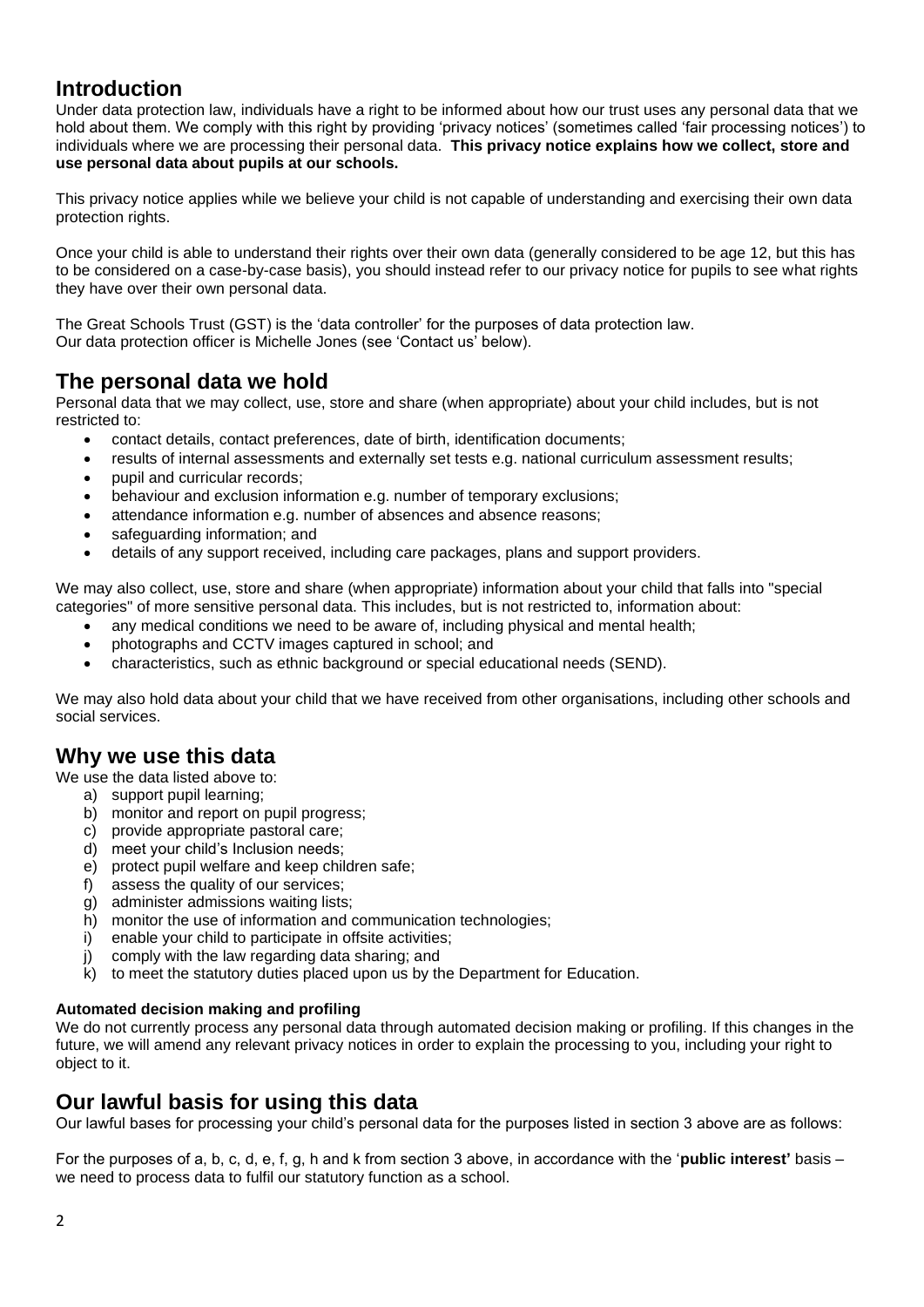For the purposes of d, e, g, j and k from section 3 above, in accordance with the '**legal obligation'** basis – we need to process data to meet our responsibilities under law.

For the purposes of d, i and j from section 3 above, in accordance with the '**consent**' basis – we will obtain consent from you to use your child's personal data.

Where you have provided us with consent to use your child's data, you may withdraw this consent at any time. We will make this clear when requesting your consent, and explain how you would go about withdrawing consent if you wish to do so.

#### **Our basis for using special category data**

For 'special category' data, we only collect and use it when we have both a lawful basis, as set out above, and one of the following conditions for processing as set out in data protection law:

- we have obtained your explicit consent to use your child's personal data in a certain way;
- we need to perform or exercise an obligation or right in relation to employment, social security or social protection law;
- we need to protect an individual's vital interests (i.e. protect your child's life or someone else's life), in situations where you're physically or legally incapable of giving consent;
- the data concerned has already been made manifestly public by you;
- we need to process it for the establishment, exercise or defence of legal claims;
- we need to process it for reasons of substantial public interest as defined in legislation;
- we need to process it for health or social care purposes, and the processing is done by, or under the direction of, a health or social work professional or by any other person obliged to confidentiality under law;
- we need to process it for public health reasons, and the processing is done by, or under the direction of, a health professional or by any other person obliged to confidentiality under law;
- we need to process it for archiving purposes, scientific or historical research purposes, or for statistical purposes, and the processing is in the public interest.

For criminal offence data, we will only collect and use it when we have both a lawful basis, as set out above, and a condition for processing as set out in data protection law. Conditions include:

- we have obtained your consent to use it in a specific way;
- we need to protect an individual's vital interests (i.e. protect your child's life or someone else's life), in situations where you're physically or legally incapable of giving consent;
- the data concerned has already been made manifestly public by you;
- we need to process it for, or in connection with, legal proceedings, to obtain legal advice, or for the establishment, exercise or defence of legal rights;
- we need to process it for reasons of substantial public interest as defined in legislation.

# **Collecting this data**

While the majority of information we collect about your child is mandatory, there is some information that can be provided voluntarily.

Whenever we seek to collect information from you, we make it clear whether you must provide this information (and if so, what the possible consequences are of not complying), or whether you have a choice.

Most of the data we hold about your child will come from you, but we may also hold data about your child from:

- local authorities;
- previous schools/trusts attended;
- government departments or agencies; and
- police forces, courts, tribunals.

### **How we store this data**

We keep personal information about your child while they are attending our school. We may also keep it beyond their attendance at our school if this is necessary.

Personal data relating to GST pupils is stored in line with the GST Data Protection and Privacy Policy.

We have put in place appropriate security measures to prevent your child's personal information from being accidentally lost, used or accessed in an unauthorised way, altered or disclosed.

We will dispose of your child's personal data securely when we no longer need it.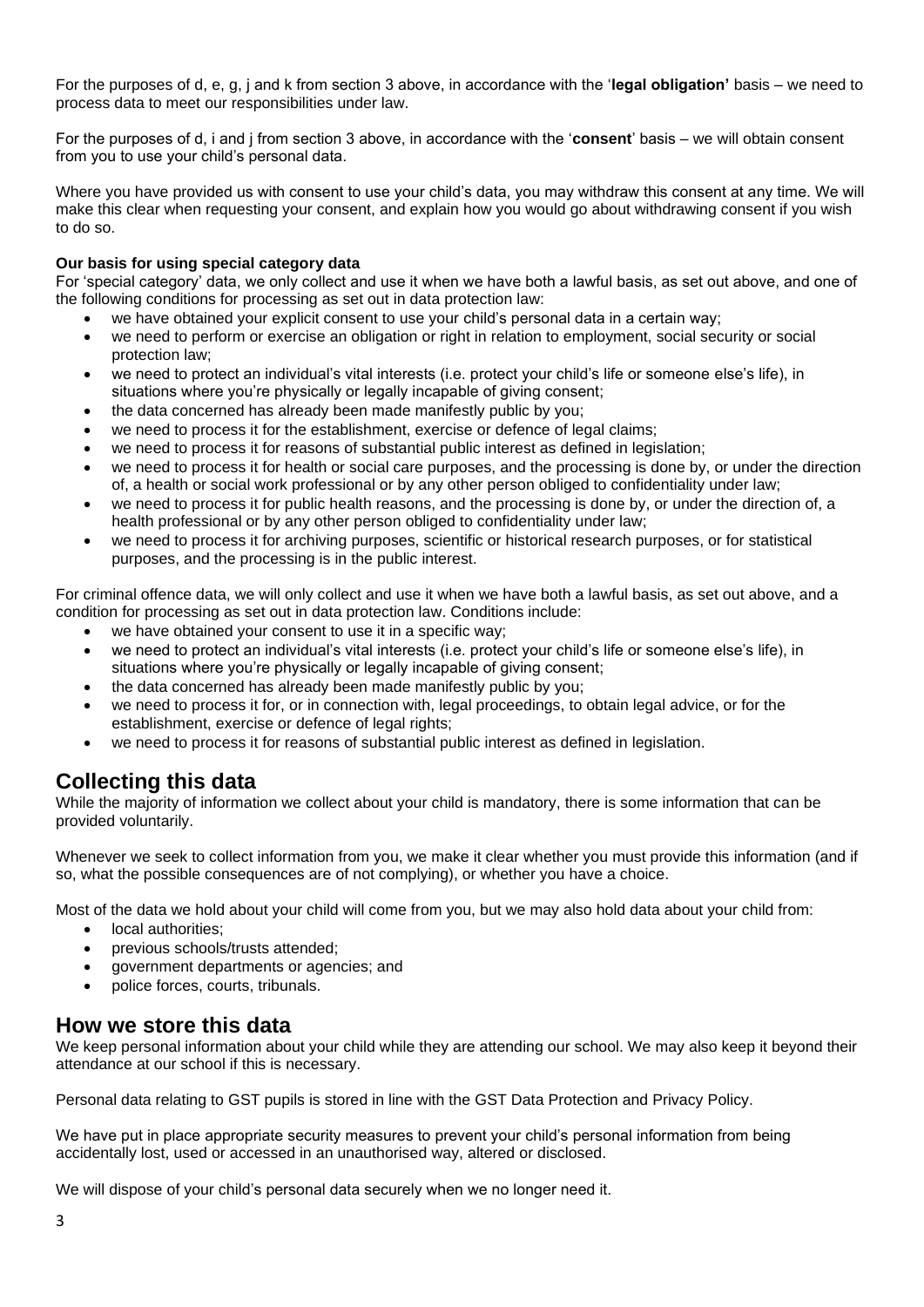## **Who we share data with**

We do not share information about your child with any third party without consent unless the law and our policies allow us to do so.

Where it is legally required, or necessary (and it complies with data protection law), we may share personal information about your child with:

- our local authority to meet our legal obligations to share certain information with it, such as safeguarding concerns, information about exclusions and statutory duties under the Schools Admissions Code including conducting Fair Access Panels;
- government departments or agencies such as the DfE to meet the statutory duties and legal obligations placed upon us by the Department for Education such as School Census collections under regulation 5 of The Education (Information About Individual Pupils) (England) Regulations 2013;
- our youth support services provider (for pupils aged 13+, see more information below);
- educators and examining bodies;
- our regulator, Ofsted to assess the quality of our services;
- suppliers and service providers (i.e. external catering providers) to enable them to provide the service we have contracted them for;
- financial organisations (including debt collection agencies);
- our auditors;
- the NHS and health authorities;
- security organisations:
- health and social welfare organisations;
- professional advisers and consultants;
- police forces, courts, tribunals; and
- pupils' destinations upon leaving one of our schools.

The information that we share with these parties may include the following:

- safeguarding files;
- contact information;
- teaching and learning information including assessments; and
- SEND information.

#### **National Pupil Database**

We are required to provide information about pupils to the Department for Education as part of statutory data collections such as the school census.

Some of this information is then stored in the [National Pupil Database](https://www.gov.uk/government/collections/national-pupil-database) (NPD), which is owned and managed by the Department for Education and provides evidence on school performance to inform research.

The database is held electronically so it can easily be turned into statistics. The information is securely collected from a range of sources including schools, local authorities and exam boards.

The Department for Education may share information from the NPD with third parties, such as other organisations which promote children's education or wellbeing in England. These third parties must agree to strict terms and conditions about how they will use the data.

For more information, see the Department's webpage on [how it collects and shares research data.](https://www.gov.uk/data-protection-how-we-collect-and-share-research-data)

You can also [contact the Department for Education](https://www.gov.uk/contact-dfe) with any further questions about the NPD.

#### **Youth support services – pupils aged 13+**

Once pupils reach the age of 13, we also pass pupil information to our local authority and/or provider of youth support services as they have responsibilities in relation to the education or training of 13-19-year olds under section 507B of the Education Act 1996. This enables them to provide services as follows:

- youth support services; and
- careers advisers.

A parent or guardian can object to any information in addition to their child's name, address and date of birth being passed to their local authority or provider of youth support services by informing us. This right is transferred to the pupil once they reach the age 16.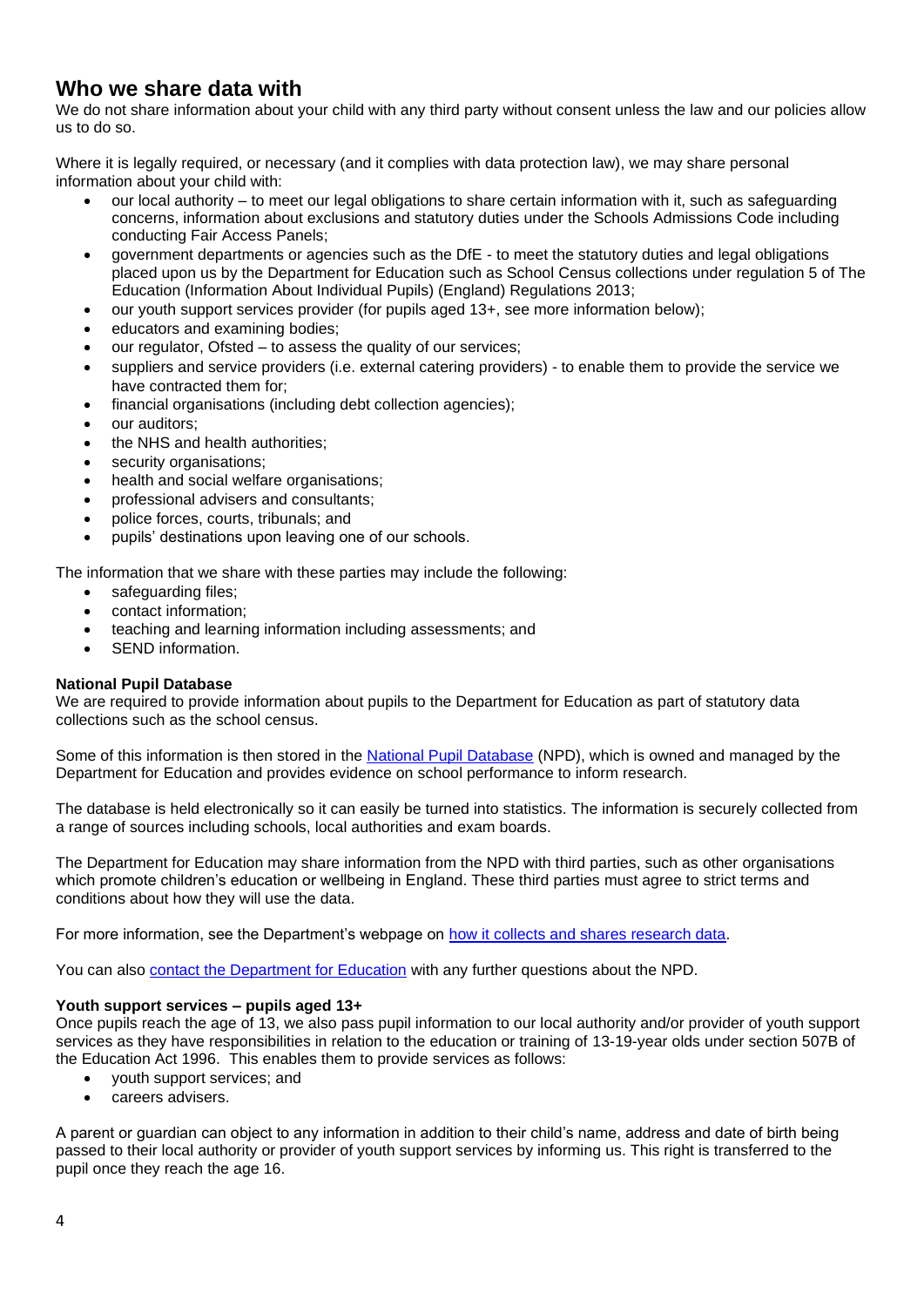#### **Youth support services – pupils aged 16+**

We will also share certain information about pupils aged 16+ with our local authority and/or provider of youth support services as they have responsibilities in relation to the education or training of 13-19-year olds under section 507B of the Education Act 1996. This enables them to provide services as follows:

- post-16 education and training providers;
- youth support services; and
- careers advisers.

A pupil once they reach the age of 16 can object to only their name, address and date of birth being passed to their local authority or provider of youth support services by informing us.

# **Your rights**

#### **How to access personal information that we hold about your child**

You have a right to make a 'Data Subject Access Request' (DSAR) to gain access to personal information that we hold about your child.

If you make a DSAR, and if we do hold information about your child, we will (subject to any exemptions that apply): give you a description of it;

- tell you why we are holding and processing it, and how long we will keep it for;
- explain where we got it from, if not from you;
- tell you who it has been, or will be, shared with;
- let you know whether any automated decision-making is being applied to the data, and any consequences of this; and
- give you a copy of the information in an intelligible form.

You may also have the right for your child's personal information to be transmitted electronically to another organisation in certain circumstances.

If you would like to make a request, please contact us (see 'Contact us' below).

Once your child is able to understand their rights over their own data (generally considered to be age 12, but this has to be considered on a case-by-case basis), we will need to obtain consent from your child for you to make a subject access request on their behalf.

#### **Your right to access your child's educational record**

There is no automatic parental right of access to the educational record in academies and free schools. To request this, parents should make a Data Subject Access Request as set out above.

#### **Your other rights regarding your child's data**

Under data protection law, you have certain rights regarding how your child's personal data is used and kept safe. For example, you have the right to:

- object to our use of your child's personal data;
- prevent your child's data being used to send direct marketing;
- object to and challenge the use of your child's personal data for decisions being taken by automated means (by a computer or machine, rather than by a person);
- in certain circumstances, have inaccurate personal data corrected;
- in certain circumstances, have the personal data we hold about your child deleted or destroyed, or restrict its processing;
- in certain circumstances, be notified of a data breach;
- make a complaint to the Information Commissioner's Office; and
- claim compensation for damages caused by a breach of the data protection regulations.

To exercise any of these rights, please contact us (see 'Contact us' below).

Once your child is able to understand their rights over their own data (generally considered to be age 12, but this has to be considered on a case-by-case basis), we will need to obtain consent from your child for you to make these requests on their behalf.

## **Complaints**

We take any complaints about our collection and use of personal information very seriously.